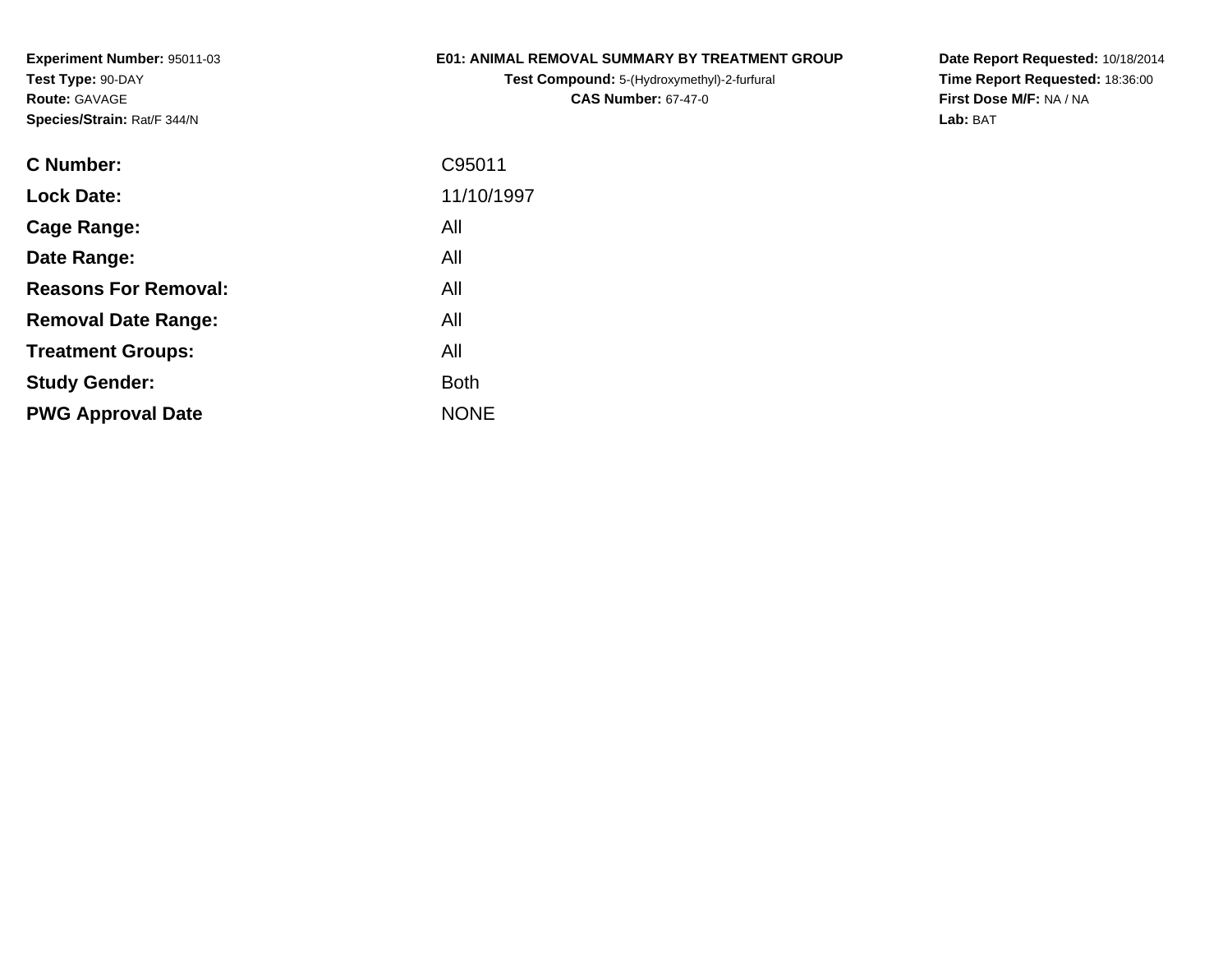## **E01: ANIMAL REMOVAL SUMMARY BY TREATMENT GROUP**

**Test Compound:** 5-(Hydroxymethyl)-2-furfural

**CAS Number:** 67-47-0

|          |                  |                                  |                         | <b>MALE</b>                         |
|----------|------------------|----------------------------------|-------------------------|-------------------------------------|
|          | <b>TREATMENT</b> | <b>Dosing</b><br><b>Accident</b> | <b>Natural</b><br>Death | <b>Terminal</b><br><b>Sacrifice</b> |
| 0 MG/KG  |                  | 0                                | 0                       | 10                                  |
| 94 MG/KG |                  | 0                                | 0                       | 10                                  |
| 188      | MG/KG            | 0                                | 0                       | 10                                  |
| 375      | MG/KG            | 0                                | 0                       | 10                                  |
| 750      | MG/KG            | 0                                | 0                       | 10                                  |
| 1500     | MG/KG            |                                  | 0                       | 9                                   |
|          | <b>TOTAL</b>     |                                  |                         | 59                                  |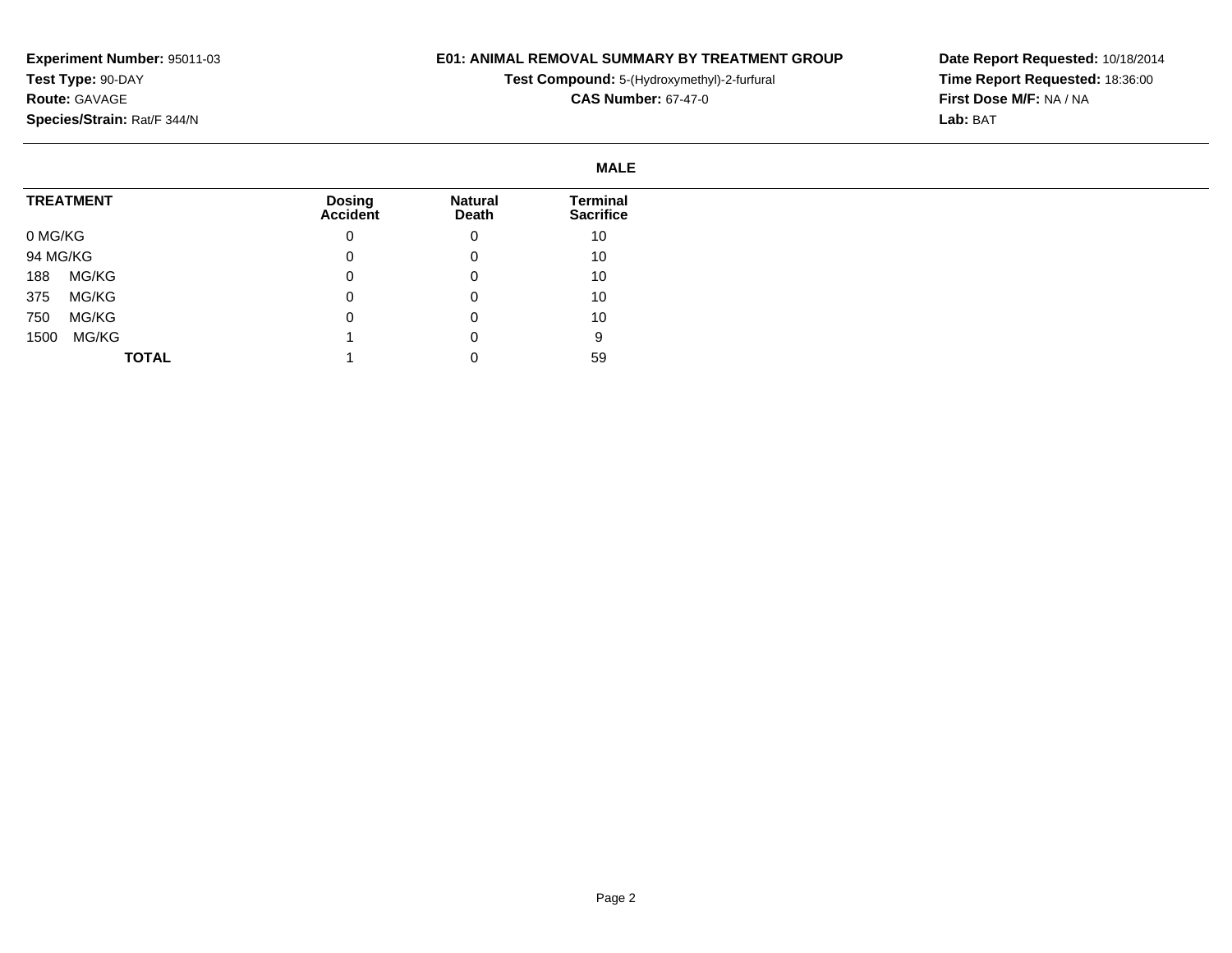## **E01: ANIMAL REMOVAL SUMMARY BY TREATMENT GROUP**

**Test Compound:** 5-(Hydroxymethyl)-2-furfural **CAS Number:** 67-47-0

\*\*\*END OF MALE DATA\*\*\*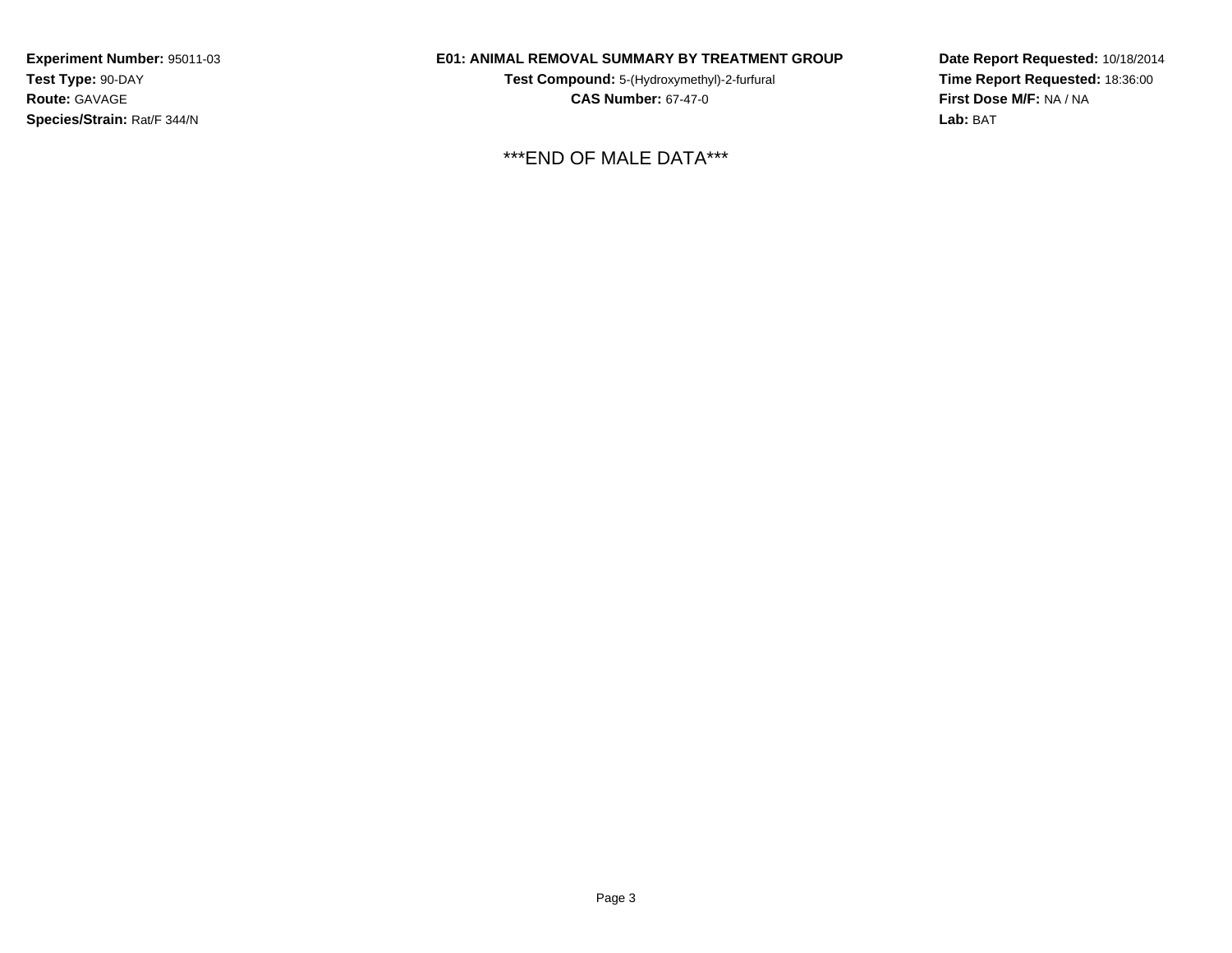#### **E01: ANIMAL REMOVAL SUMMARY BY TREATMENT GROUP**

**Test Compound:** 5-(Hydroxymethyl)-2-furfural

**CAS Number:** 67-47-0

**Date Report Requested:** 10/18/2014**Time Report Requested:** 18:36:00**First Dose M/F:** NA / NA**Lab:** BAT

#### **FEMALETREATMENT**0 MG/KG 94 MG/KG 188 MG/KG 375 MG/KG 750 MG/KG 1500 MG/KG**TOTALDosing Accident**0 $\overline{0}$  $\overline{0}$  0 $\overline{0}$  $\overline{0}$  0**Natural Death**0 0 0 0 0 3 3**Terminal Sacrifice**10 10 10 10 10 757